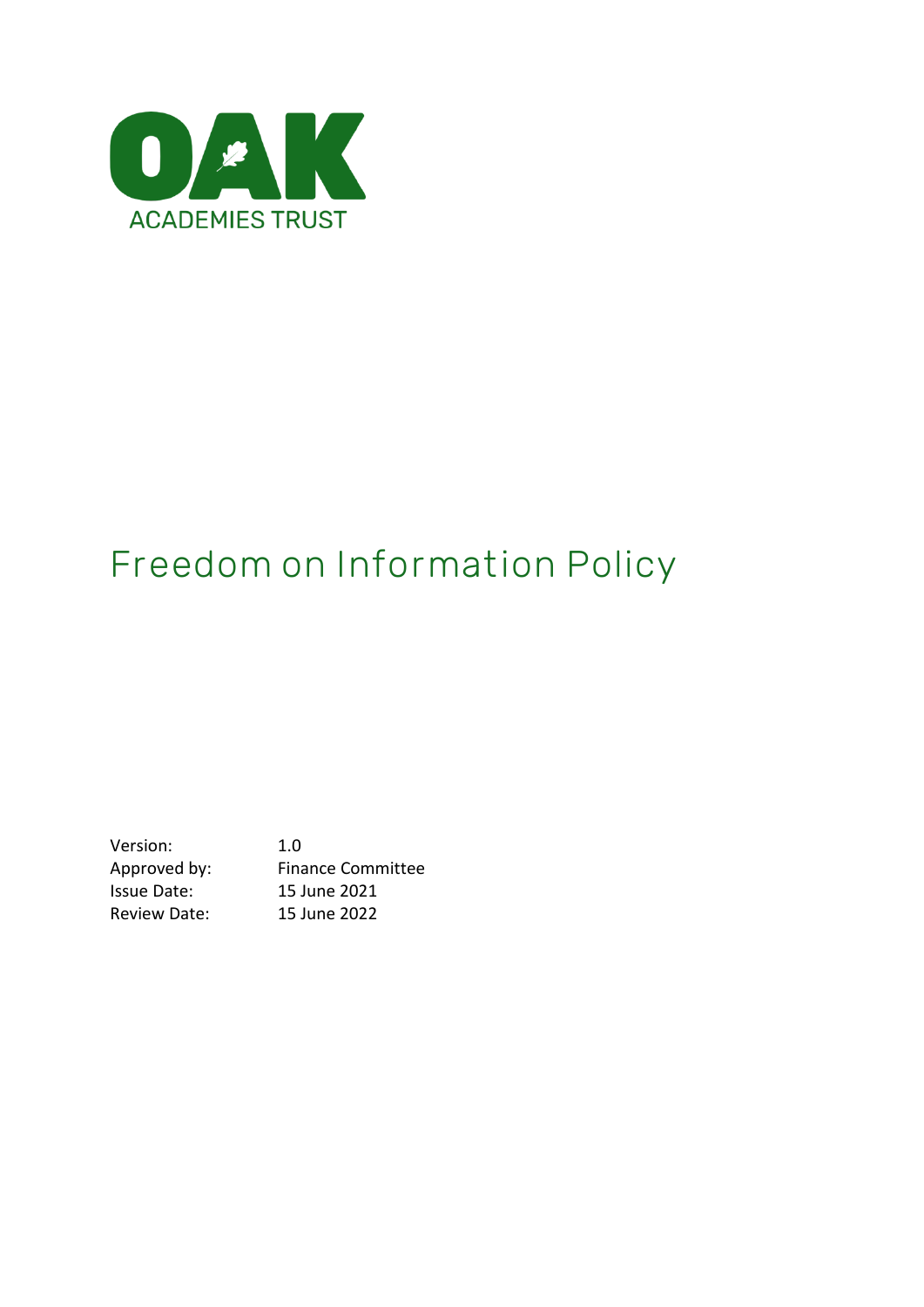#### **REVIEW HISTORY**

| <b>VERSION</b><br>NO. | <b>DATE OF</b><br><b>CHANGE</b> | <b>CHANGE SUMMARY</b> | <b>PAGE NO.</b> |
|-----------------------|---------------------------------|-----------------------|-----------------|
| 0.1                   | 12.5.21                         | Draft                 |                 |
|                       |                                 |                       |                 |
|                       |                                 |                       |                 |
|                       |                                 |                       |                 |
|                       |                                 |                       |                 |
|                       |                                 |                       |                 |
|                       |                                 |                       |                 |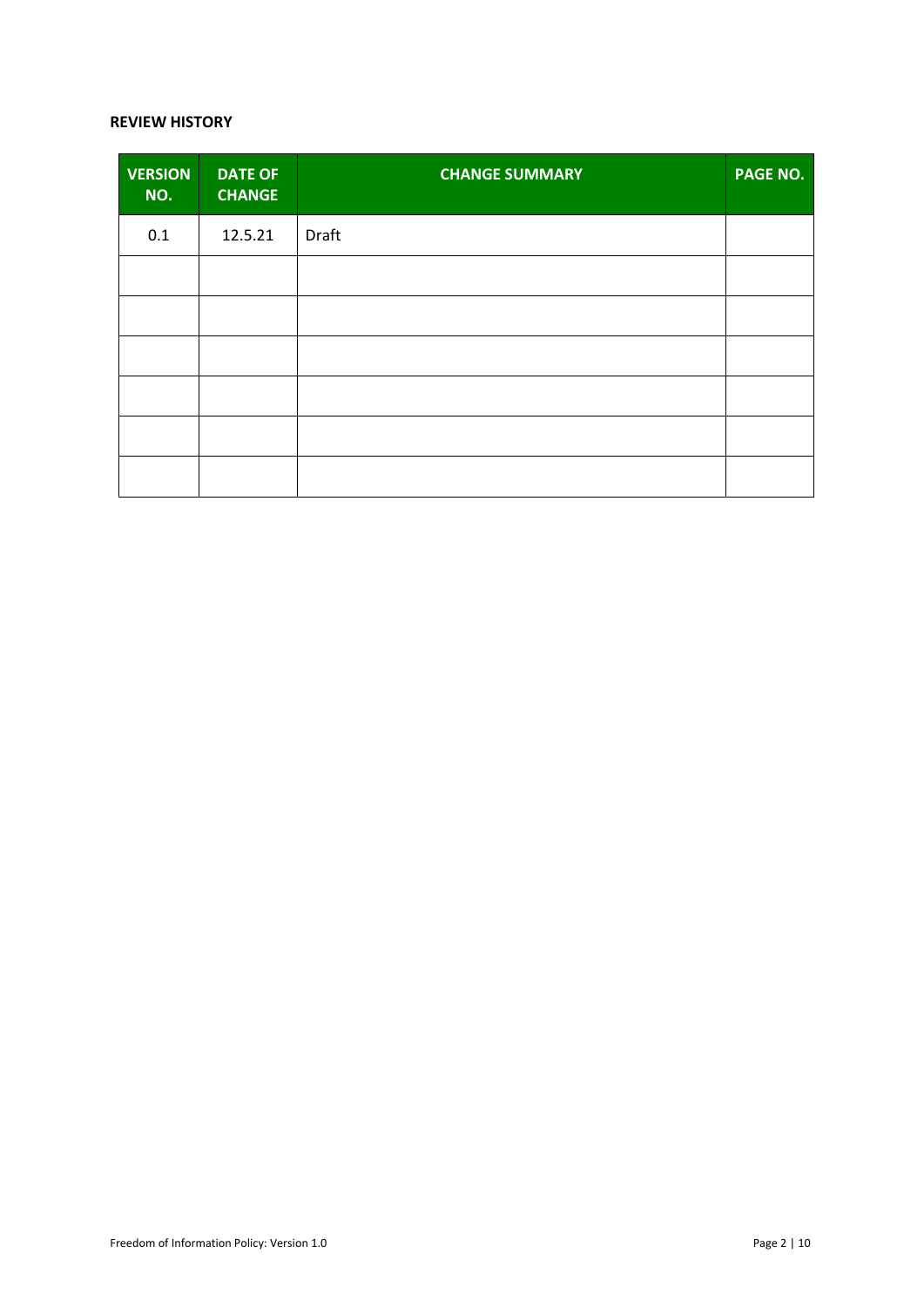# **Table of Contents**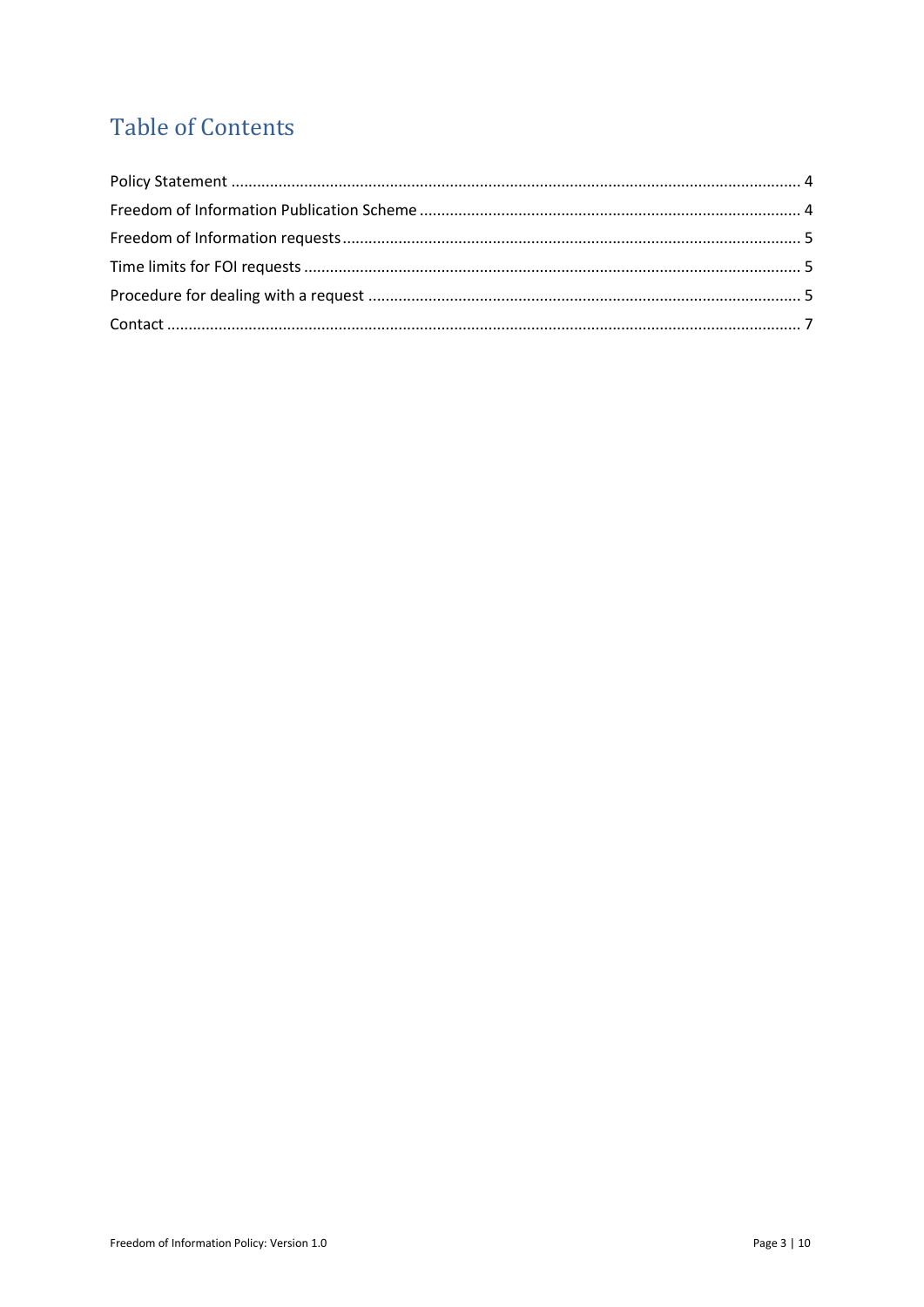### <span id="page-3-0"></span>Policy Statement

OAK Multi Academy Trust is subject to the Freedom of Information Act 2000 (FOI) as a public authority, and as such, must comply with any requests for information in accordance with the principles laid out in the Act. This means that the trust must hold and publish a FOI Publication Scheme, to communicate what information we hold is readily available to the public, and where it can be found.

All public authorities must also have processes in place to manage and FOI requests that are made.

### <span id="page-3-1"></span>Freedom of Information Publication Scheme

The Model Publication Scheme provided by the ICO for schools and academies has been adopted by Oak Multi Academy Trust. The Model Publication Scheme provides a list of the information routinely published by academies which the ICO expects them to make available unless:

• They do not hold the information

• The information is exempt under one of the FOI exemptions or Environmental Information Regulations (EIRs) exceptions, or its release is prohibited under another statute

• The information is archived, out of date or otherwise inaccessible, or, it would be impractical or resource-intensive to prepare the material for routine release.

It is the Trust's aim to ensure that the publication of information is accessible for individuals. The table in Appendix 1 details the information routinely published. Much of the information listed is routinely published on individual school websites and in their individual prospectuses.

The publication scheme and the material it covers will be readily available in hard copy from the trust or the individual school, depending on the source of the information.

| Type of Charge    | Description                                              | Basis of charge                                 |
|-------------------|----------------------------------------------------------|-------------------------------------------------|
| Disbursement cost | Photocopying/Printing @ 10p per Actual cost 10p<br>sheet |                                                 |
|                   | Photocopying/Printing @ 50p<br>per sheet                 | Actual cost 50p                                 |
|                   | Postage                                                  | Actual cost of Royal Mail<br>standard 2nd class |

Schedule of charges under Freedom of Information Publication Scheme

Where the cost of postage, printing or photocopying is below £10.00, we will not make a charge. Where it is over £10.00, the first £10.00 will be free of charge, after that we will charge the full estimated cost of postage and copying.

Before we produce the information, we shall inform you of the total cost. You may wish to refine the request to reduce the cost and we would be happy to discuss this with you.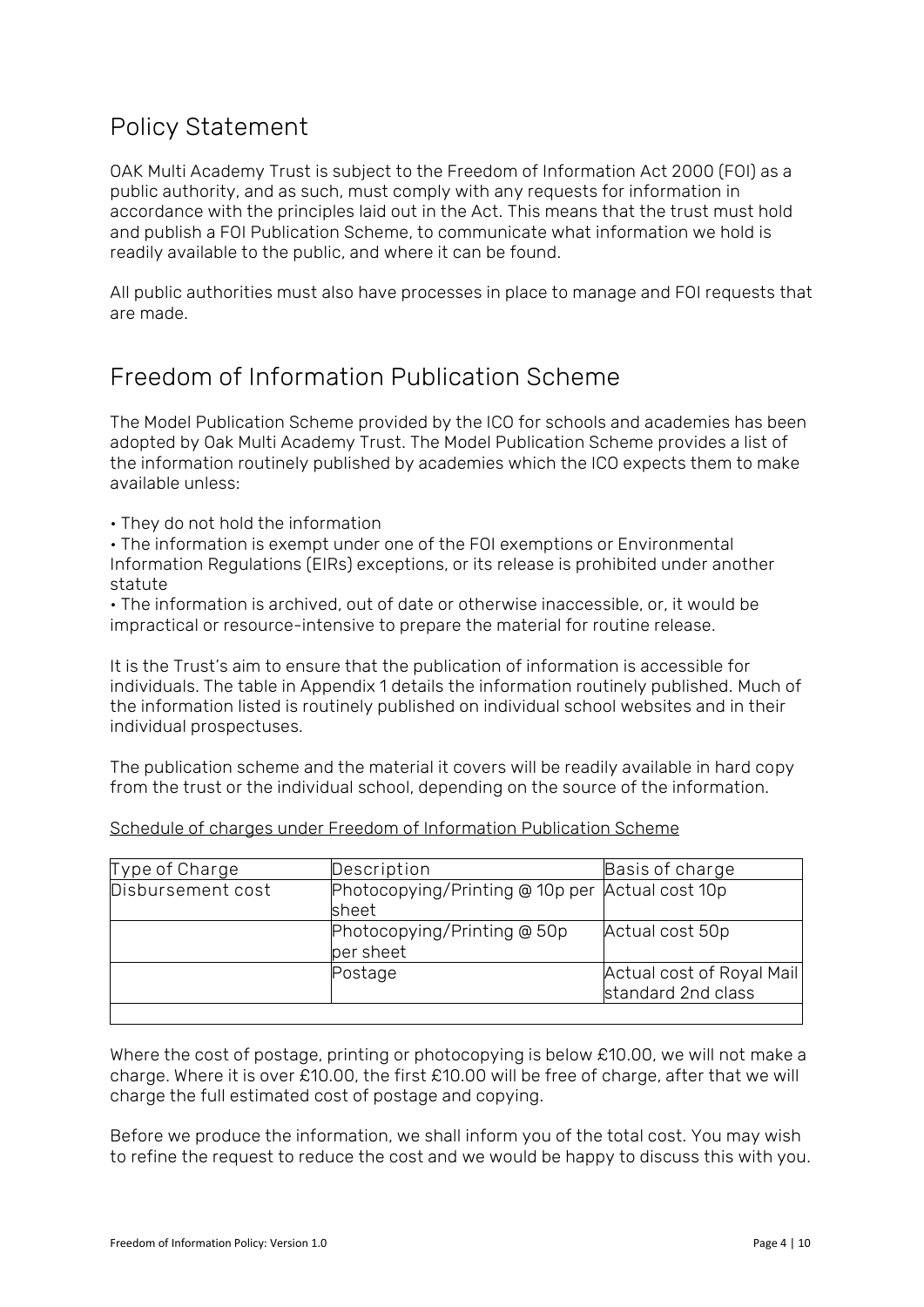## <span id="page-4-0"></span>Freedom of Information requests

Any request for any information from the trust or our individual schools will be considered to see if it meets the criteria of FOI. This is irrespective of whether the individual making the request mentions the FOI.

If the request is simple and the information is to be released, then the individual who received the request can release the information but must ensure that this is done within the timescale set out below.

A copy of the request and response should then be sent to the Trust Governance Manager, Danielle Benyon-Payne [admin@oaktrust.org.](mailto:admin@oaktrust.org) All other requests should be referred in the first instance to Danielle Benyon-Payne [admin@oaktrust.org](mailto:admin@oaktrust.org) who may co-ordinate the process with other staff. All requests under FOI are treated as if made by any member of the public. Any information released will be within the public domain and may not be marked restricted or confidential.

## <span id="page-4-1"></span>Time limits for FOI requests

The trust and/or school must respond as soon as possible, and in any event, within 20 working days of the date of receipt of the request. When calculating the 20 working day deadline, a "working day" is a school day (one in which pupils are in attendance), subject to an absolute maximum of 60 normal working days (not school days) to respond.

## <span id="page-4-2"></span>Procedure for dealing with a request

All FOI requests should be forwarded on receipt to the specified co-ordinator in each school, the SBM. Initially it will be necessary to determine whether or not the organisation holds the information requested. This might be in hard copy or digital media. There may be occasions where information is held, but the process of extracting the relevant information would take considerable time. In those instances the requester may be given the opportunity to refine the request based on the information given.

### **Part 1 – Identifying the types of information**

As an organisation we hold different types of information:

- Organisational information, prospectus, locations and contacts, constitutional and legal governance, schemes of delegation, Trust and individual school arrangements.
- Financial information about income and expenditure, financial audit, funding agreements, procurement, tendering and contracts.
- Plans, strategies, aims and objectives, performance indicators, audits, inspections and reviews.
- Decision making processes and records of decisions, internal criteria and procedures
- Policies and procedures –protocols, policies and procedures for delivering services and compliance with our statutory and regulatory obligations.
- Lists and registers required by law and other key information.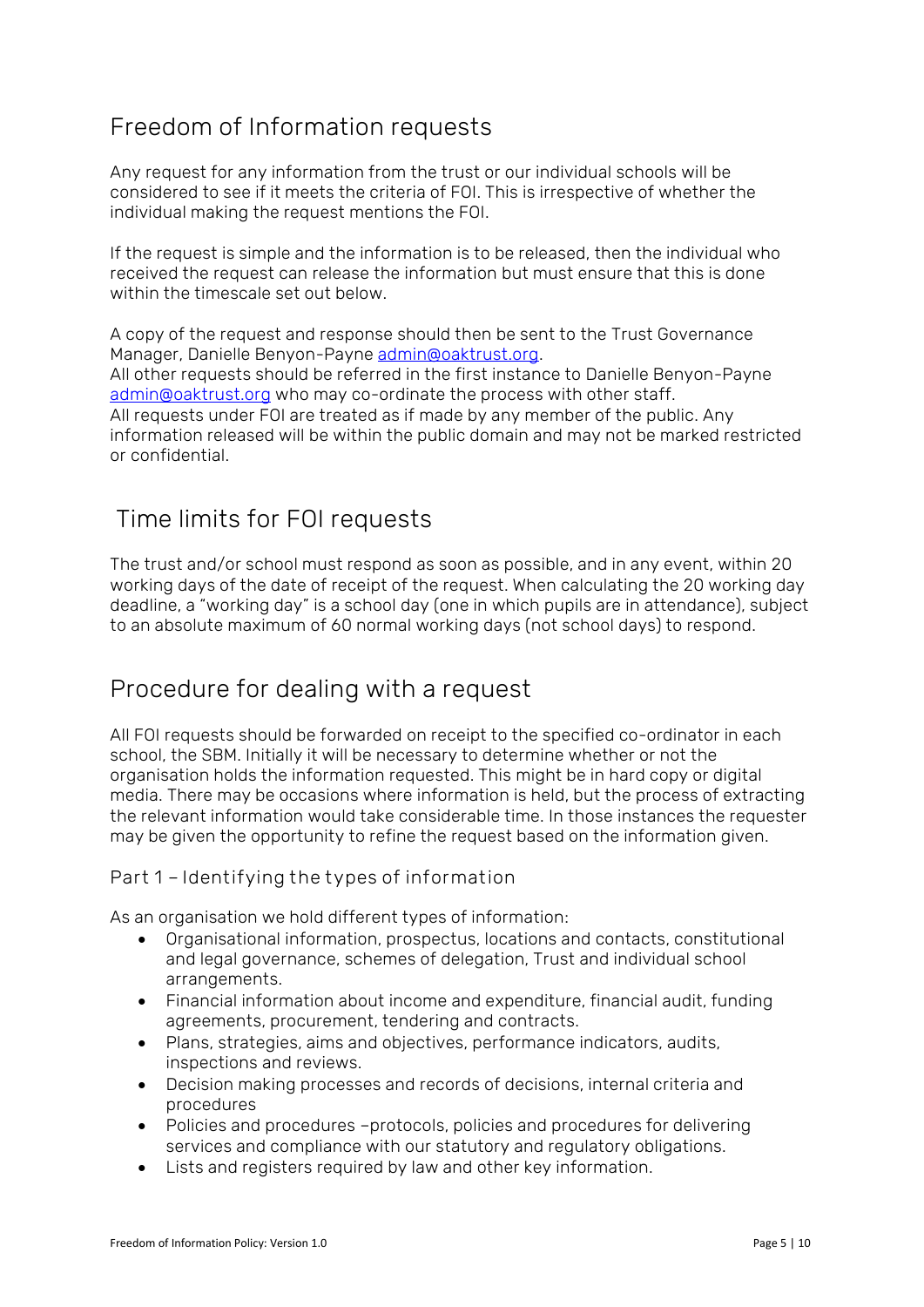• Details of our curriculum and wider educational offering

**Part 2 - Considering the nature of the request**

FOI requests will be fully complied with unless an exemption applies. Common exemptions in the Freedom of Information Act 2000 include:

Section 40 (1) – the request is for the applicants personal data. This must be dealt with under the subject access regime in the GDPR, see the Data Protection Policy and Privacy Notices;

Section 40 (2) – compliance with the request would involve releasing third party personal data, and this would be in breach of the GDPR principles as set out in Data Protection Policy

Section 41 – information that has been sent to the Academy Trust (but not the Academy's own information) which is confidential;

Section 21 – information that is already publicly available, even if payment of a fee is required to access that information;

Section 22 – information that the Academy Trust intends to publish at a future date; Section 43 – information that would prejudice the commercial interests of the Academy and / or a third party;

Section 38 – information that could prejudice the physical health, mental health or safety of an individual (this may apply particularly to safeguarding information);

Section 31 – information which may prejudice the effective detection and prevention of crime – such as the location of CCTV cameras;

Section 36 – information which, in the opinion of the chair of trustees of the Academy Trust, would prejudice the effective conduct of the Academy. There is a special form for this on the ICO's website to assist with the obtaining of the chair's opinion. Information within these exemptions must be considered and weighed up about the general principal that information should be disclosed wherever applicable.

### **Part 3 - Responding to a request**

When responding to a request where it is necessary to withhold some or all of the information, we will explain why the information has been withheld, quoting the appropriate section number and explaining how the information requested fits within that exemption. If the public interest test has been applied, this will be set out. In these circumstances the requester can seek a review form with the trust school, and correspondence should be addressed in the first instance to the School Business Manager.

If anyone has any concerns, questions or complaints in relation to this policy or the publication scheme contained within it they should contact Danielle Benyon-Payne, Trust Governance Manager, [admin@oaktrust.org](mailto:admin@oaktrust.org)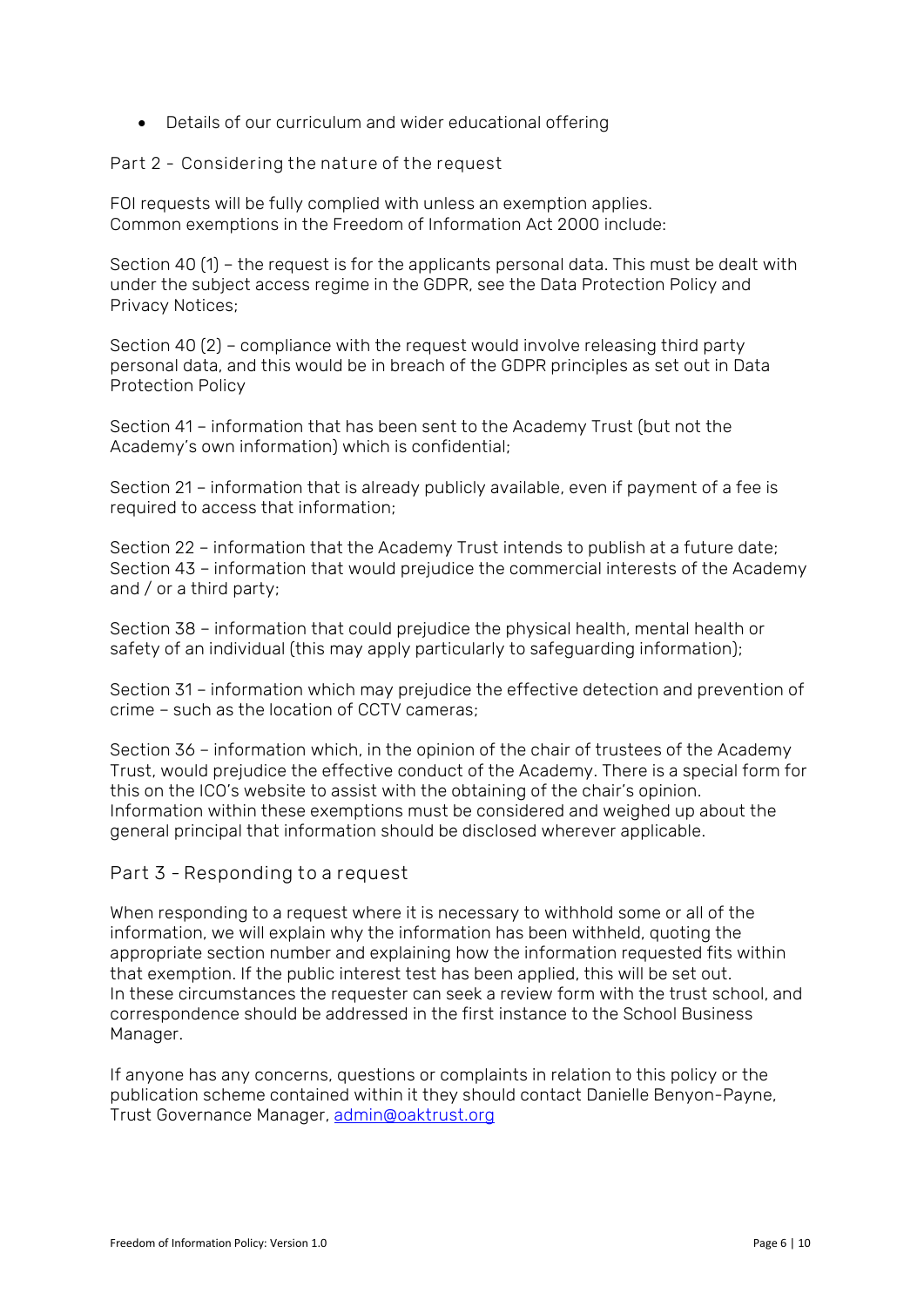If you require a paper version of any information set out under the FOI Publication Scheme, or want to ask whether information is available, contact the trust using the details set out below.

# <span id="page-6-0"></span>Contact

As outlined above, please contact Danielle Benyon-Payne, Trust Governance Manager, [admin@oaktrust.org](mailto:admin@oaktrust.org) for any FOI requests.

You can also visit our website [https://www.oaktrust.org.](https://www.oaktrust.org/)

To help us process requests quickly, any correspondence should be clearly marked 'FOI Request'. If you are not satisfied with the assistance that you get or if we have not been able to resolve your complaint and you feel that a formal complaint needs to be made then this should be addressed to: Information Commissioners Office, Wycliffe House, Water Lane, Wilmslow, Cheshire, SK9 5A, telephone: 0303 123 1113, website: www.ico.org.uk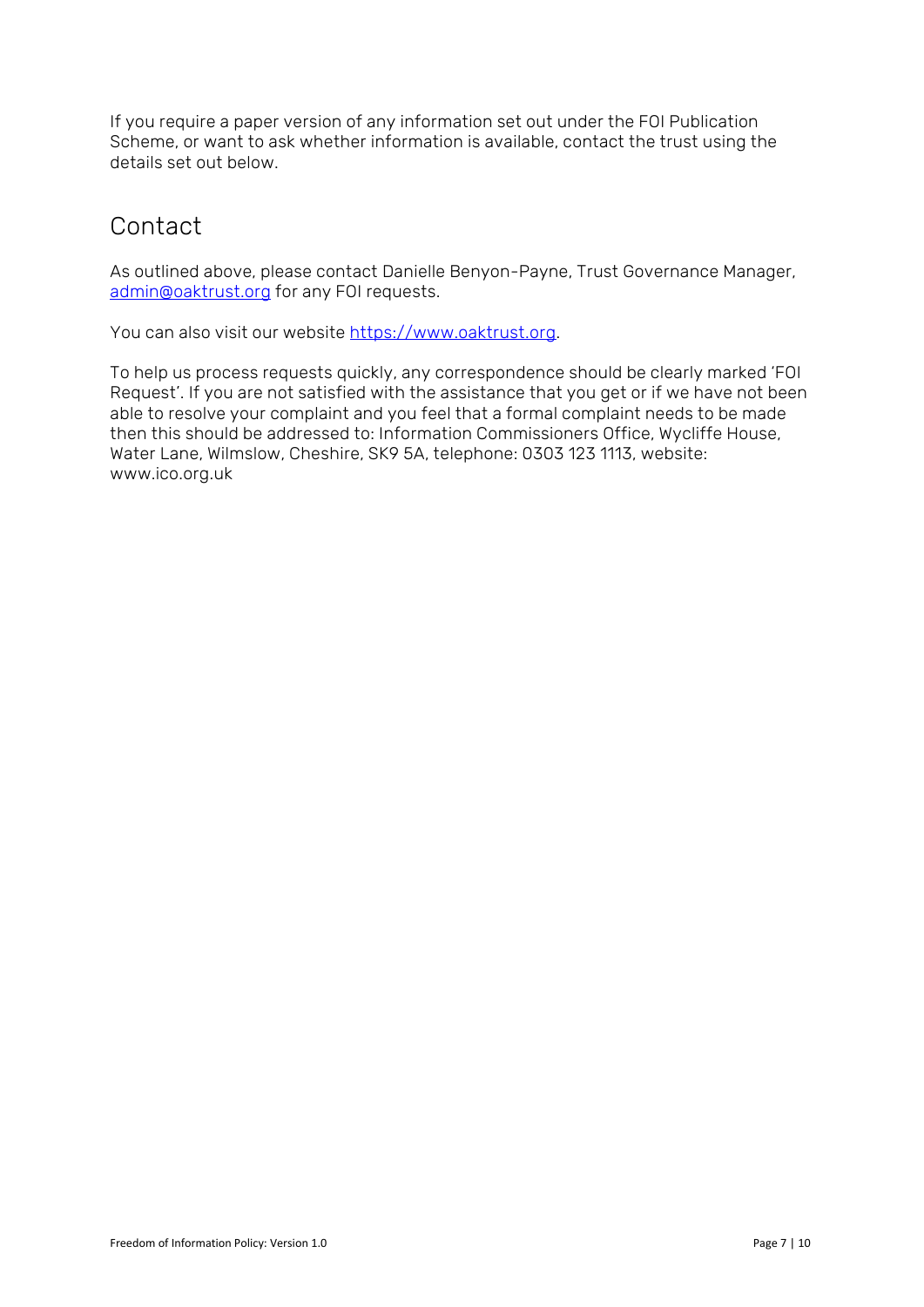# Appendix 1: Freedom of Information Publication Scheme (ICO Model)

### **Classes of Information Currently Published**

1. Who Are We and What Do We Do Organisational information, structures, locations and contacts.

| <b>Information Published</b>             | Available                                                  |
|------------------------------------------|------------------------------------------------------------|
| Who's who in the Trust?                  | Trust website (Executive Leadership Team)                  |
|                                          | <b>OAK Academies Trust - Executive Team (oaktrust.org)</b> |
| Trust members and trustees               | Trust website (members and trustees)                       |
|                                          | <b>OAK Academies Trust - Membership and Trustees</b>       |
|                                          | (oaktrust.org)                                             |
| <b>Local Governing Board Members</b>     | Individual school websites                                 |
| Governance structure, Statement of       | Trust website                                              |
| Intent and Articles of Association and   | <b>OAK Academies Trust - Annual Reports and Accounts</b>   |
| <b>Supplemental Funding Agreements</b>   | (oaktrust.org)                                             |
| Senior staff structure                   | Individual school websites                                 |
|                                          |                                                            |
|                                          | Trust website: OAK Academies Trust - MAT Structure         |
|                                          | (oaktrust.org)                                             |
| Contact details of the Head of School or | Individual school websites                                 |
| Principal or Executive Headteacher       |                                                            |
| School prospectus                        | Individual school websites                                 |
| School session times and term dates      | Individual school websites                                 |
| Contact details of the trust             | <b>OAK Academies Trust - Contact Us (oaktrust.org)</b>     |

2. What We Spend and How We Spend It

Current and previous year financial information relating to projected and actual income and expenditure, procurement, contracts and financial audit

| <b>Information Published</b>       | Available                                                |
|------------------------------------|----------------------------------------------------------|
| Trust Annual Report within Audited | Trust website                                            |
| Accounts                           | <b>OAK Academies Trust - Annual Reports and Accounts</b> |
|                                    | (oaktrust.org)                                           |
| Pay policy                         | Hard copy available on request                           |
| <b>Procurement and Contracts</b>   | Hard copy available on request                           |
| Staff grading and structure        | Hard copy available on request                           |

3. Our Priorities

Strategies and plans, performance indicators, audits, inspections and reviews

| Information Published                | Available                  |
|--------------------------------------|----------------------------|
| School Profile                       | Individual school websites |
| Government supplied performance data |                            |
| Latest Ofsted report                 |                            |
| Vision, values and aims              | Individual school websites |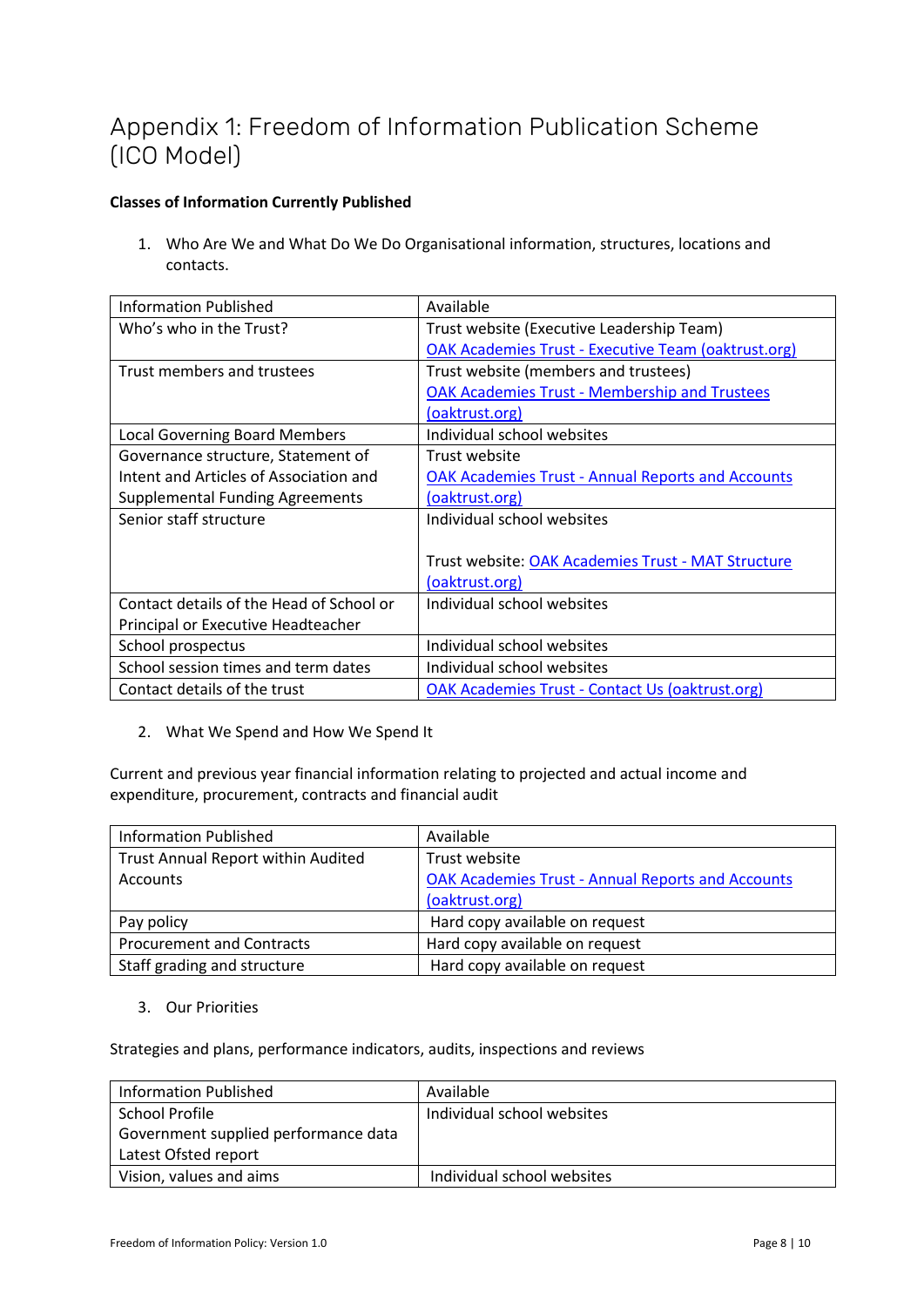|                                      | Trust website: OAK Academies Trust - Vision and Values |
|--------------------------------------|--------------------------------------------------------|
|                                      | (oaktrust.org)                                         |
| Performance Management procedures    | Hard copy available on request                         |
| Trust's future plans                 | Trust website: OAK Academies Trust - Strategic         |
|                                      | Development (oaktrust.org)                             |
| Safeguarding policies and procedures | Individual school websites                             |

#### 4. Decision Making

### Processes and records for last 3 years

| <b>Information Published</b>           | Available                        |
|----------------------------------------|----------------------------------|
| Admissions policy and decisions (not   | Individual school websites       |
| individual decisions)                  |                                  |
| Minutes and agendas of meetings of the | Hard copy - Available on request |
| Trust (excluding information properly  |                                  |
| regarded as private to the meetings)   |                                  |
| Local governing body meeting minutes   | Individual school websites       |
|                                        |                                  |
|                                        |                                  |

### 5. Policies and Procedures

| <b>Information Published</b>                 | Available                                                 |
|----------------------------------------------|-----------------------------------------------------------|
| <b>School Policies including:</b>            | Individual school websites                                |
|                                              | Hard copies available on request                          |
| Accessibility                                |                                                           |
| Behaviour                                    |                                                           |
| Careers                                      |                                                           |
| <b>SEN</b>                                   |                                                           |
| Exclusion                                    |                                                           |
| Curriculum                                   |                                                           |
|                                              |                                                           |
| Records Management and Data                  | Currently hard copy: will be Trust website when ratified. |
| <b>Protection Policies including Privacy</b> |                                                           |
| Notices and Freedom of Information           |                                                           |
| Policy and Procedure                         |                                                           |
| Trust policies including:                    | <b>Trust website</b>                                      |
|                                              | Hard copies available on request                          |
| Anti-bullying                                |                                                           |
| Charging and remissions                      |                                                           |
| Complaints                                   |                                                           |
| Data Protection                              |                                                           |
| Employee grievance and code of               |                                                           |
| conduct                                      |                                                           |
| <b>Equality and Diversity</b>                |                                                           |
| Harassment                                   |                                                           |
| Parental use of social network               |                                                           |
| and media                                    |                                                           |